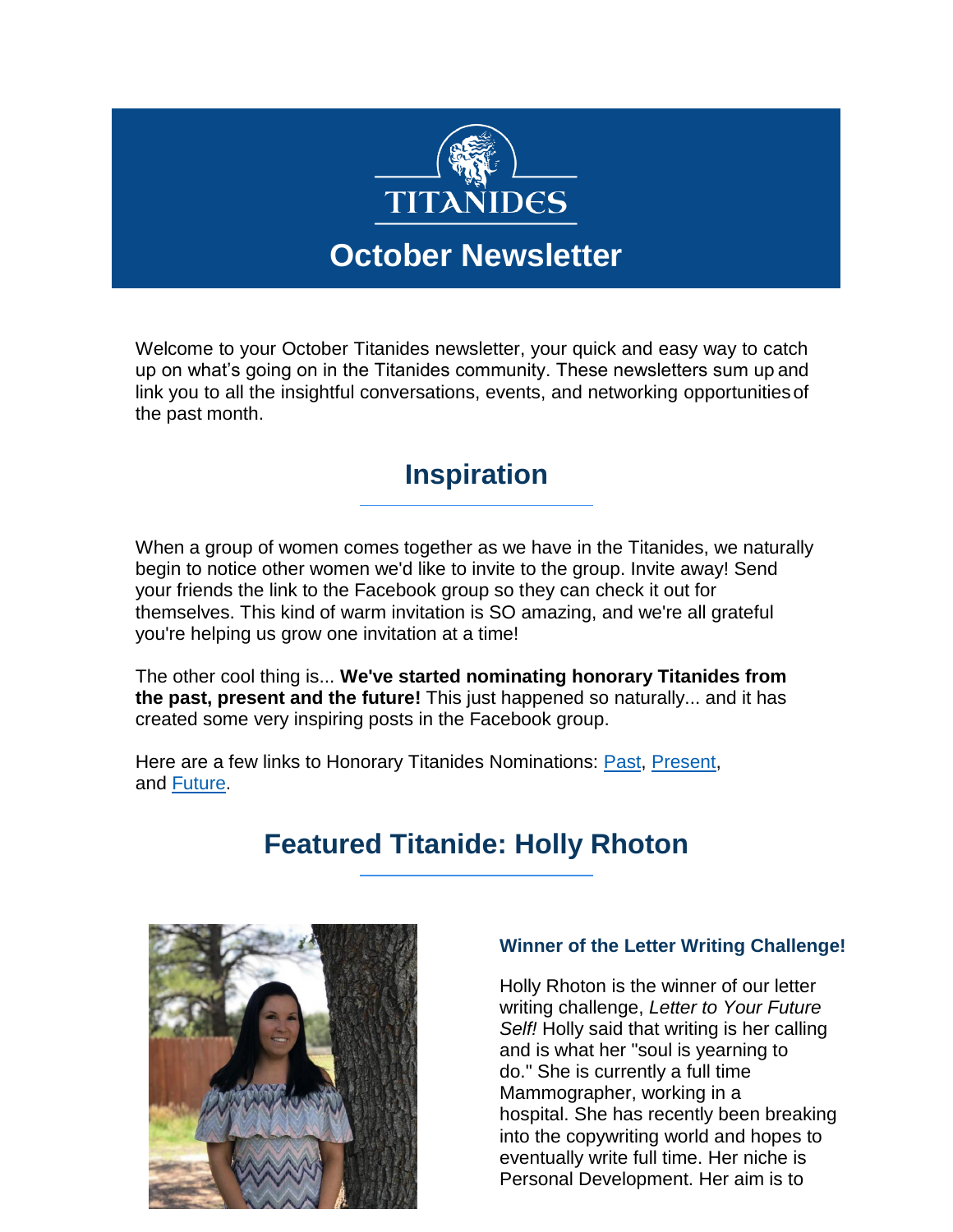focus on newsletters, blog posts, social media, etc. She may evolve from there, but that's the starting point. Holly said, "I hope to bring my spunk and my unique voice to our Titanides group! I am a fan of rising together, arms linked, fingers crossed!"

[Read her letter, comment and congratulate Holly!](https://www.facebook.com/groups/Titanides/permalink/2444941429116009/)

# **Lessons Learned**

One of Marcella's vlogs this month became a two for one special. She shared a whole hour of many great lessons learned in the form of a copy review...so we are counting it as Episodes 46 and 47!

|                                                                    |                                                               | <b>B</b> Share                                                | $\Box$ Comments               |          |
|--------------------------------------------------------------------|---------------------------------------------------------------|---------------------------------------------------------------|-------------------------------|----------|
| AaBbCcDc AaBbCc AaBbCcD<br>I No Spac Heading 1 Heading 2<br>Styles | $\ddot{\phantom{0}}$<br>$\overline{\mathbf{v}}$<br>$\sqrt{2}$ | $Q$ Find $\sim$<br>$\zeta_c^b$ Replace<br>Select v<br>Editing | Dictate<br>$\checkmark$<br>Vc | $\Omega$ |
|                                                                    |                                                               |                                                               |                               |          |

[Watch Episode #46 & 47](https://titanides.com/members-only-videos/lessons-from-our-founder-page-4/)

In which your fearless leader shares a rather "salty" copy critique FOR YOUR EYES ONLY.

[Give your feedback or YOUR lessons learned from this critique.](https://www.facebook.com/groups/Titanides/)

Again, please do NOT share this video outside of this group! This is just a little "extra" bonus from Marcella for group members ONLY.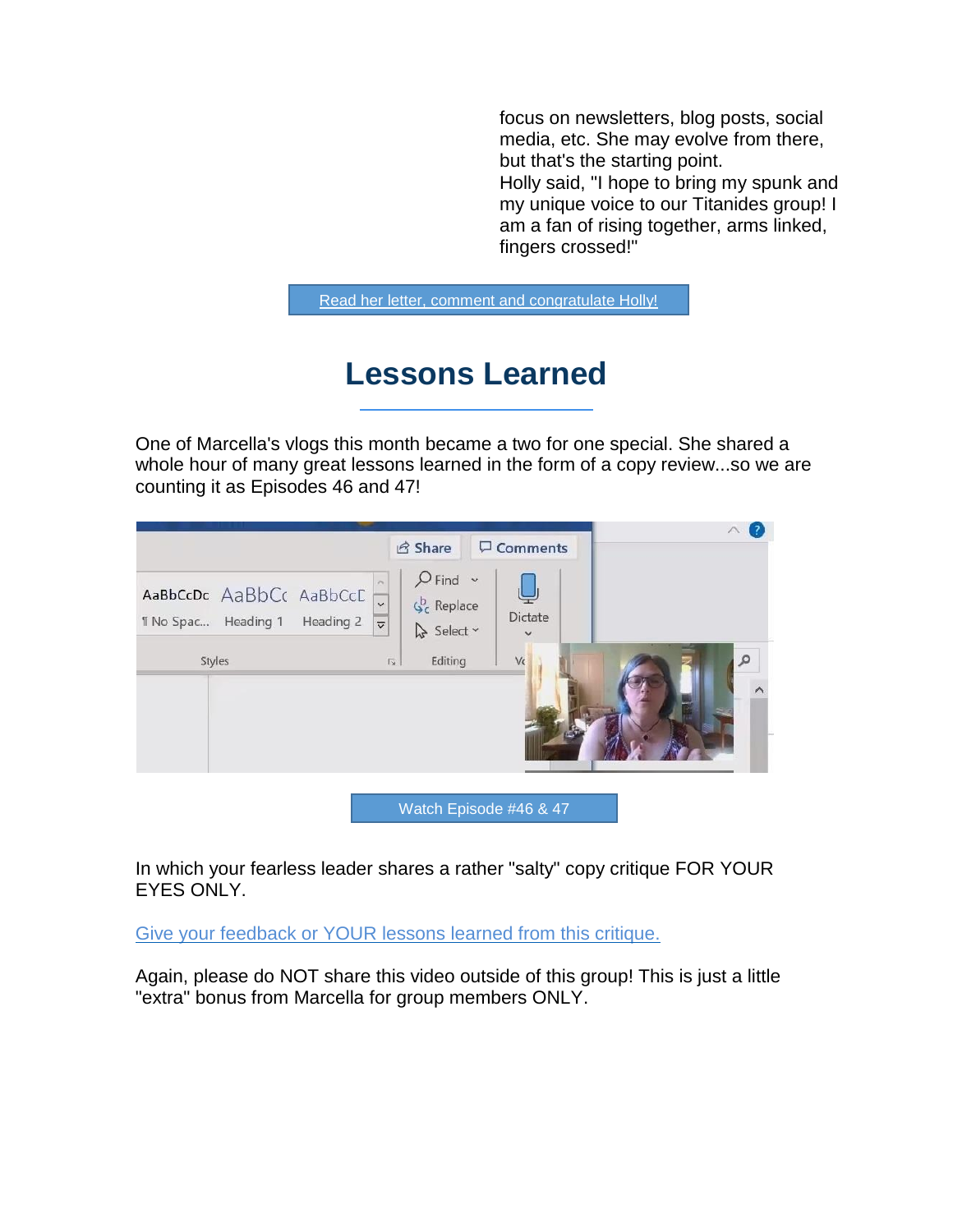# **Questions & Conversation**

There are so many great conversations going on in the [Titanides Facebook](https://www.facebook.com/groups/Titanides/) [Group!](https://www.facebook.com/groups/Titanides/) They usually begin with a very good question like this one:

### **How do you determine production time and an appropriate length for whitepapers?**

Titanide Brook McCarthy posted this in the group:

"I've been asked to quote on producing regular whitepapers and I've never done long-form writing for clients before (or frankly, for myself either). Can I ask:

- 1. How long do you suggest a good-length whitepaper should be?
- 2. Approximately how many hours would you consider it to take to research and write?"

Thank you for the questions Brook!

Read the group's responses [HERE](https://www.facebook.com/groups/Titanides/) and join in on the conversation!

## **Upcoming Events**

### **The Re-launch of the Book!**

*Why Didn't Anybody Tell Me This Sh\*t Before? Wit and Wisdom from Women in Business* is the book you wish you had already read. A collection of letters from leaders of multi-million dollar companies, to solopreneurs and every kind of woman in between, these stories are both a lifeline and a roadmap for women navigating our increasingly complex world.

You can start supporting our re-launch by [joining the new Facebook group](https://www.facebook.com/groups/530276421133147/?fref=mentions&__tn__=K-R) for the book (this group is public and co-ed)!



[Join the Facebook group for updates and conversation around the book!](https://www.facebook.com/groups/530276421133147/?fref=mentions&__tn__=K-R)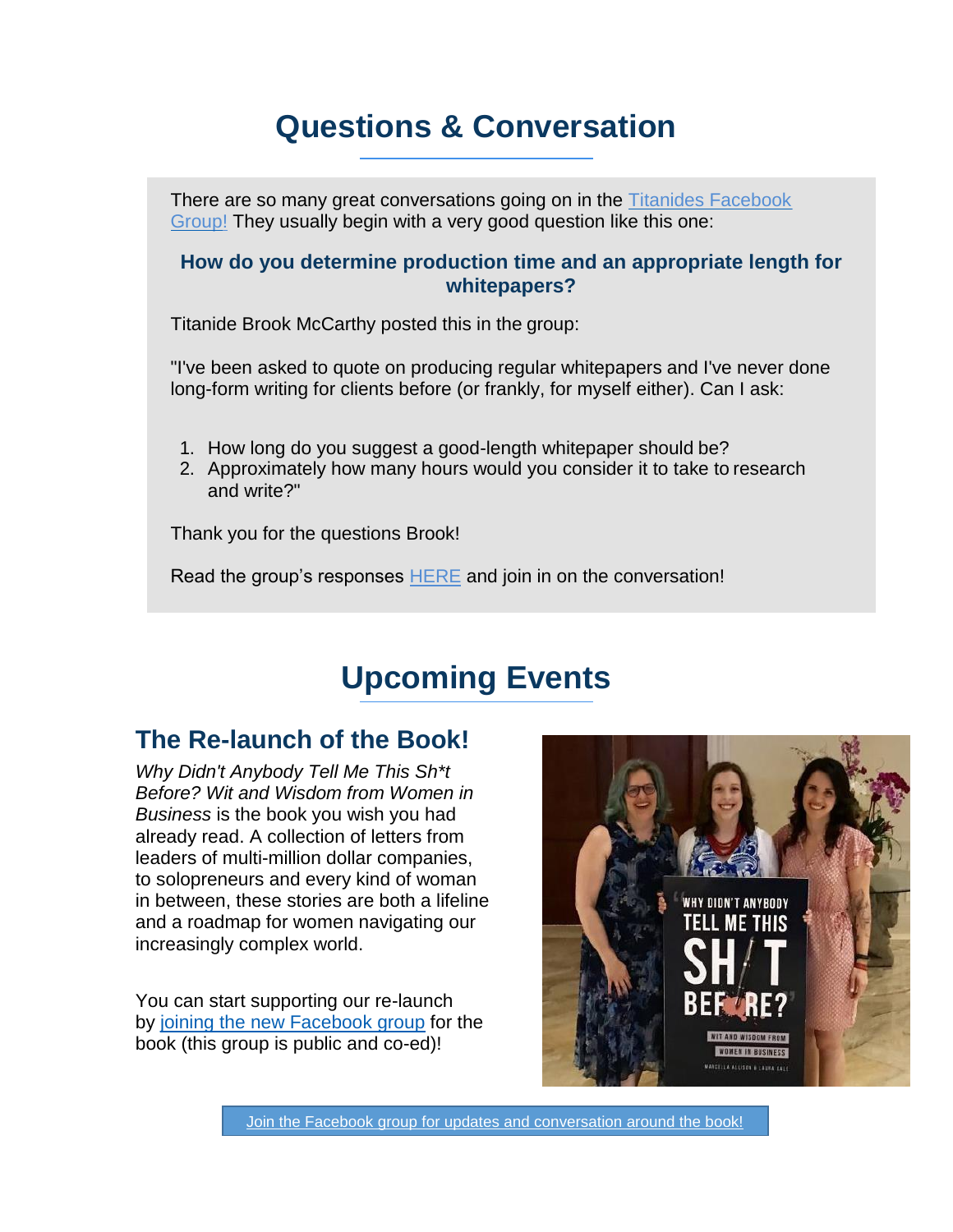### **Meet Our Newly Crowned "Re-Launch Queen!"**

[Christina Young](http://www.getyourbookstarted.com/) is our new "book relaunch queen!" She has been "crowned" and put in charge of all events and media around our book, *Why Didn't Anybody Tell Me This Sh\*t Before?* Christina is a strategic thinker and a talent developer. This means she supports and encourages aspiring authors to unlock their writing potential with specific writing practices and mindset shifts. Her blueprint process will facilitate your creativity and your entire writing process. Her clients often say that her empathy anticipates their needs, and her non-judgmental approach helps them find their own groove.



She is doing all she can to get our book in the hands of more women (and men) who could use it! And she'll need all possible support from the Titanides that we can give! Keep an eye out for more info, posts, and updates from Christina on events around the book in the [Why Didn't Anybody Tell Me This Sh\\*t](https://www.facebook.com/groups/530276421133147/?fref=mentions&__xts__%5B0%5D=68.ARAMGUaePzJgapa0zob0PCrJk--YAn16o6jA6M2REgWb3pkhryU6ReJjgPo4B7y_P4pwWQhuLxqVQwMby3EeQHMXM-D3SepcrKqJ8laP3nHiAxvrDDiIY2cvtoaq8d12V-j-Vwr-SUheMtrD-QKc8d_HI_waiGIcjKzMXOv0uD6RNHdKIPlsFc4TXGyUMeKITgbn_tAdSYHCdBJ5wpd5IxBURS5CPLgCblvkGqdpAsd2AqlcA7ODH_Dd54r4WG3syGNHm9pyXPhtLEGzxChxmufZaqN4g_6FH6W58RjGco2yoWO_oT3gBA6yI0b2QK9P4QxJNY3QZVnDAPDHxBFyOdY&__tn__=K-R) [Before?](https://www.facebook.com/groups/530276421133147/?fref=mentions&__xts__%5B0%5D=68.ARAMGUaePzJgapa0zob0PCrJk--YAn16o6jA6M2REgWb3pkhryU6ReJjgPo4B7y_P4pwWQhuLxqVQwMby3EeQHMXM-D3SepcrKqJ8laP3nHiAxvrDDiIY2cvtoaq8d12V-j-Vwr-SUheMtrD-QKc8d_HI_waiGIcjKzMXOv0uD6RNHdKIPlsFc4TXGyUMeKITgbn_tAdSYHCdBJ5wpd5IxBURS5CPLgCblvkGqdpAsd2AqlcA7ODH_Dd54r4WG3syGNHm9pyXPhtLEGzxChxmufZaqN4g_6FH6W58RjGco2yoWO_oT3gBA6yI0b2QK9P4QxJNY3QZVnDAPDHxBFyOdY&__tn__=K-R) group!

## **Mentoring Moment**

### **Our Dinner at Copy Chief Live was a Collection of Mentoring Moments!**

We called our gathering this past Monday, *Becoming Your Real Wonder Woman.*

This is what Marcella had to say about the Titanides Dinner at Copy Chief Live this week:

"There was wine, there was good food, and even better conversation. There was generosity and gratitude. There were also incredible women who shared their wisdom with the whole room.

To me, this is the essence of the Titanides. To see these women rise to become leaders in this industry… To see them step into the limelight…

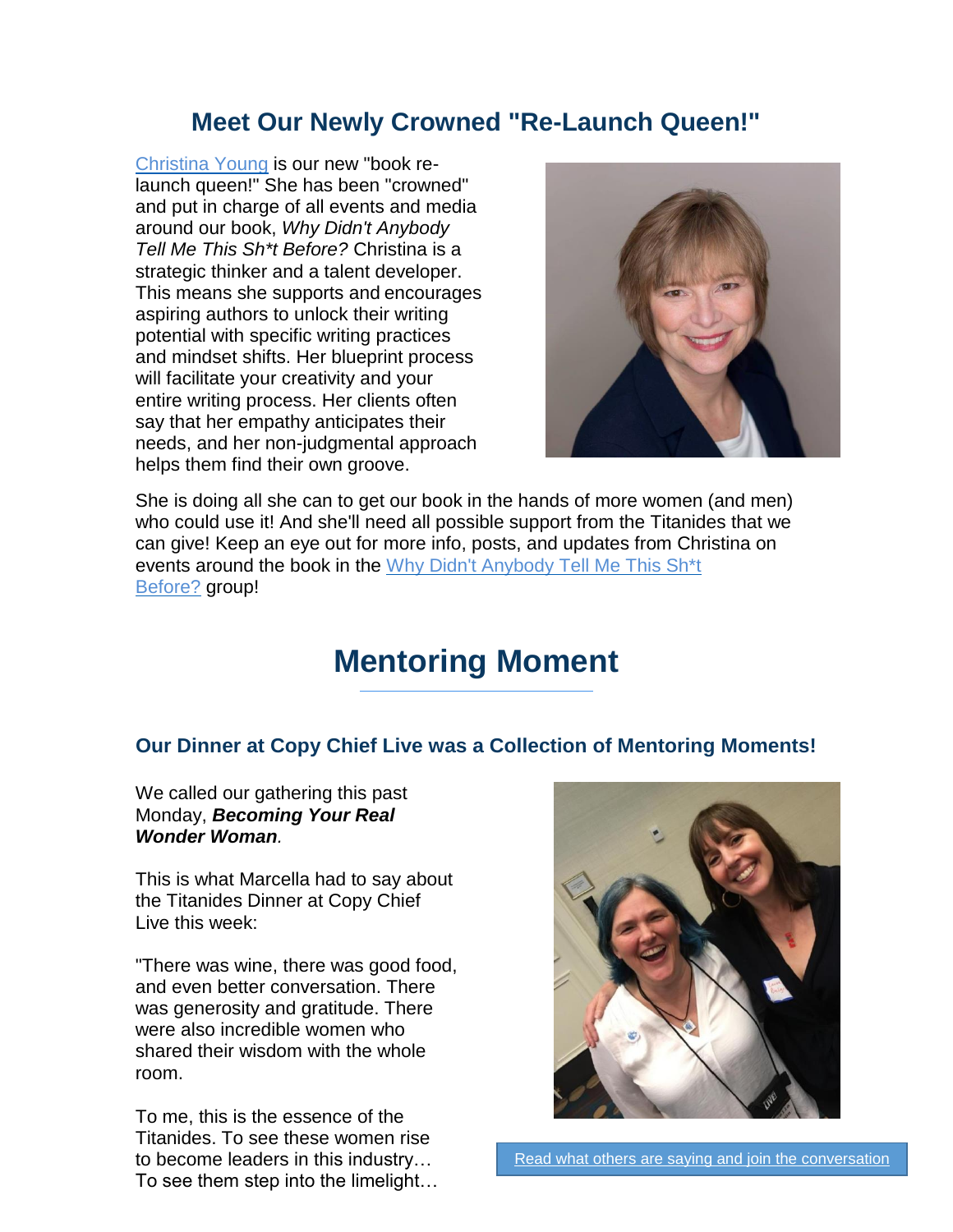And then to see them turn around and offer advice, mentoring, and support to the women behind them…

It all makes me want to jump up and down and scream "YES!!!" at the top of my lungs like a crazed toddler on Red Bull!

**When I say we are building a new arena where dynamic, creative women co- mentor, elevate and support each other on the journey to success… this is what I mean. This is what it means to be a Titanide.**"

See the section below, "Titanides On the Stage" to see who spoke at the dinner and what they shared!

## **Titanides On the Stage**

### **Our Dinner at Copy Chief Live created a stage for these amazing women to give us tips!**

Here is the line up of leading ladies at the Titanides Dinner @ CCL: Abbey Woodcock, Laura Belgray, Angie Colee, Rachel Mazza, Nicole Piper, April Dykman, Melanie Warren, and Allison Carpio.

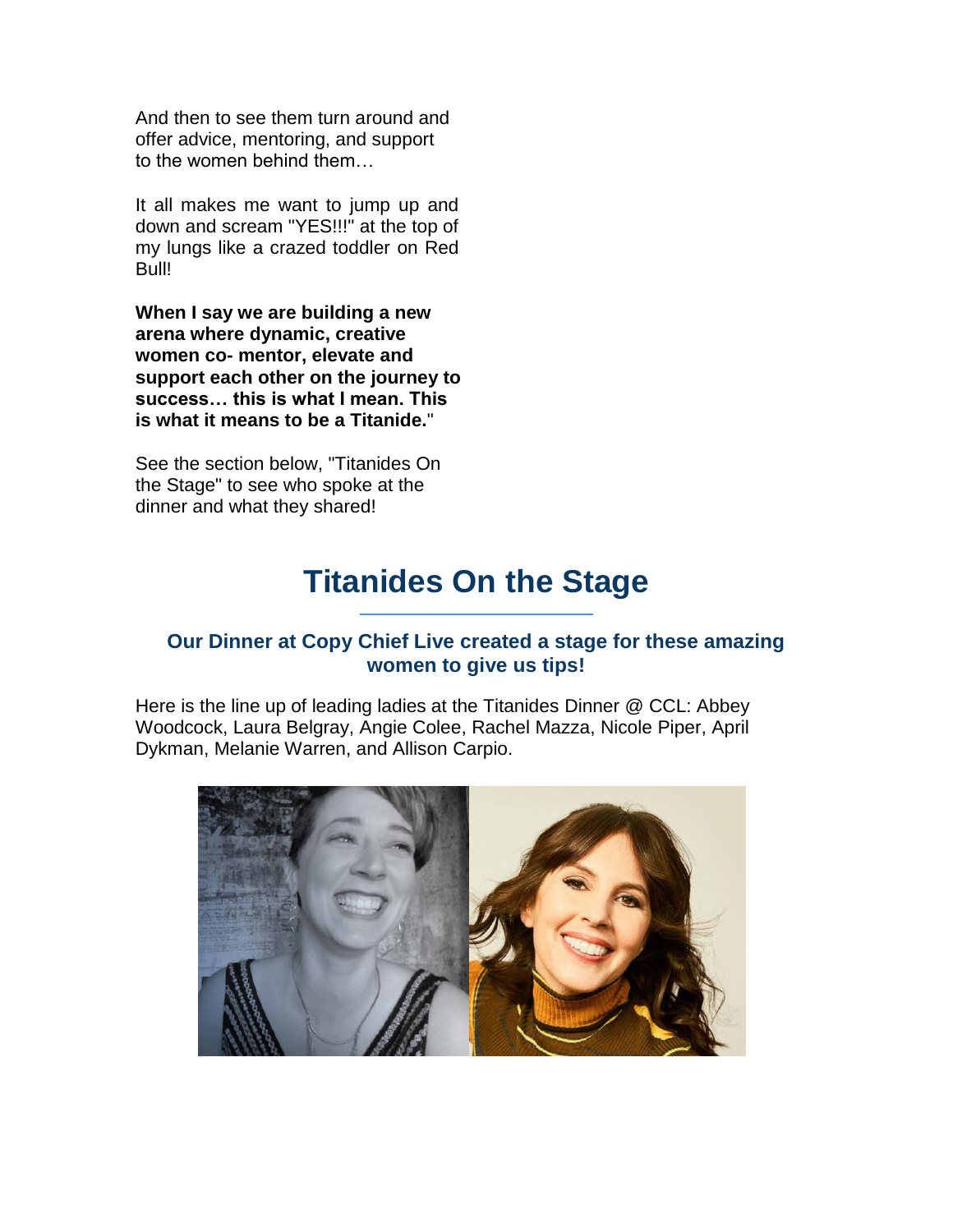

Here are Marcella's thanks and take-aways from the tips given by these amazing women:

"I'm filled with gratitude to the women of who shared their wisdom with us at the Titanides Dinner last Monday evening in St. Petersburg!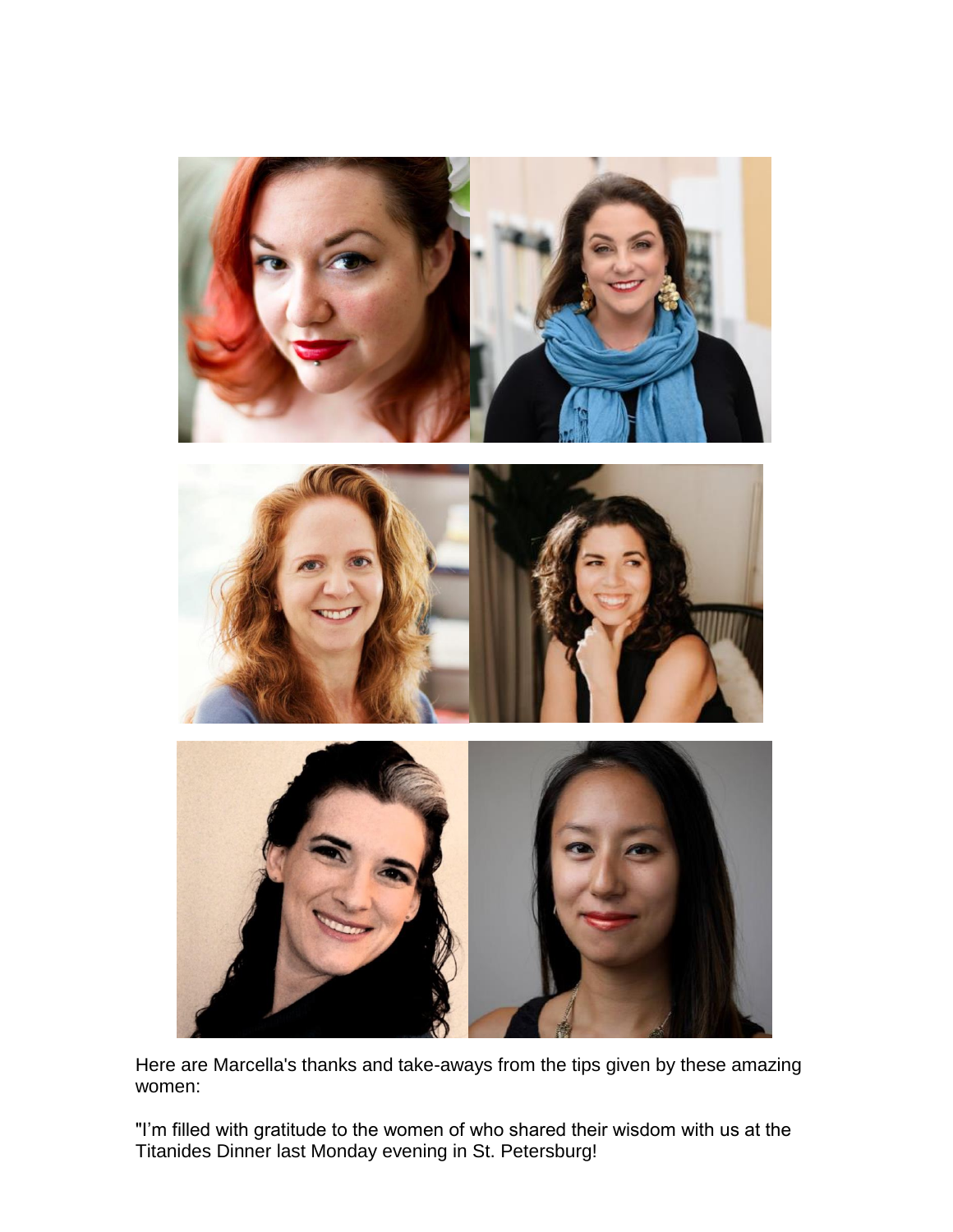Melanie reminded us that **empathy is our super power**. April taught us **how to connect with our prospects**. Abbey showed us **how to ask a question like a bad ass**. Laura taught us all **how to welcome new members into our community with authenticity and humor**. Nicole helped us **define our unique brand**. Allison walked us through **negotiation tactics to put 40% more cash in our pockets**. Angie led us to **every good thing on the other side of fear**. And Rachel challenged every single one of us to **step up and lead**. "

Huge thanks to these ladies, and also to all who attended!

# **Titanides Reflect**

Titanide Kristen Stelzer reflects on the day she left the corporate world:

"October 8 was a Monday last year. That morning, I nervously drove into work. Things had started getting uncomfortably weird the previous Wednesday afternoon and had progressed to unbearable by Friday.

So that morning I planned to talk to my boss about what was going on. Tom was waiting for me when I walked in. He insisted I come to his office before I even put my coat and bag down.

*This is weird.*

HR was in his office.

*Oh. So this is happening.*

Panic rose in my chest. I could hear the blood pounding in my ears."

[Read full story HERE.](https://www.facebook.com/groups/Titanides/)

She ends her reflection with a call to action:

"So, if you have a moment, [please join me](https://www.facebook.com/groups/Titanides/) in raising your middle fingers in a toast.

To Ed."

Thank you for sharing your story, Kristen!

### **Where in the World is Marcella?**

Here's where you might run into Marcella:

**LaunchCon** with Jeff Walker, Phoenix, AZ November 8th-10th